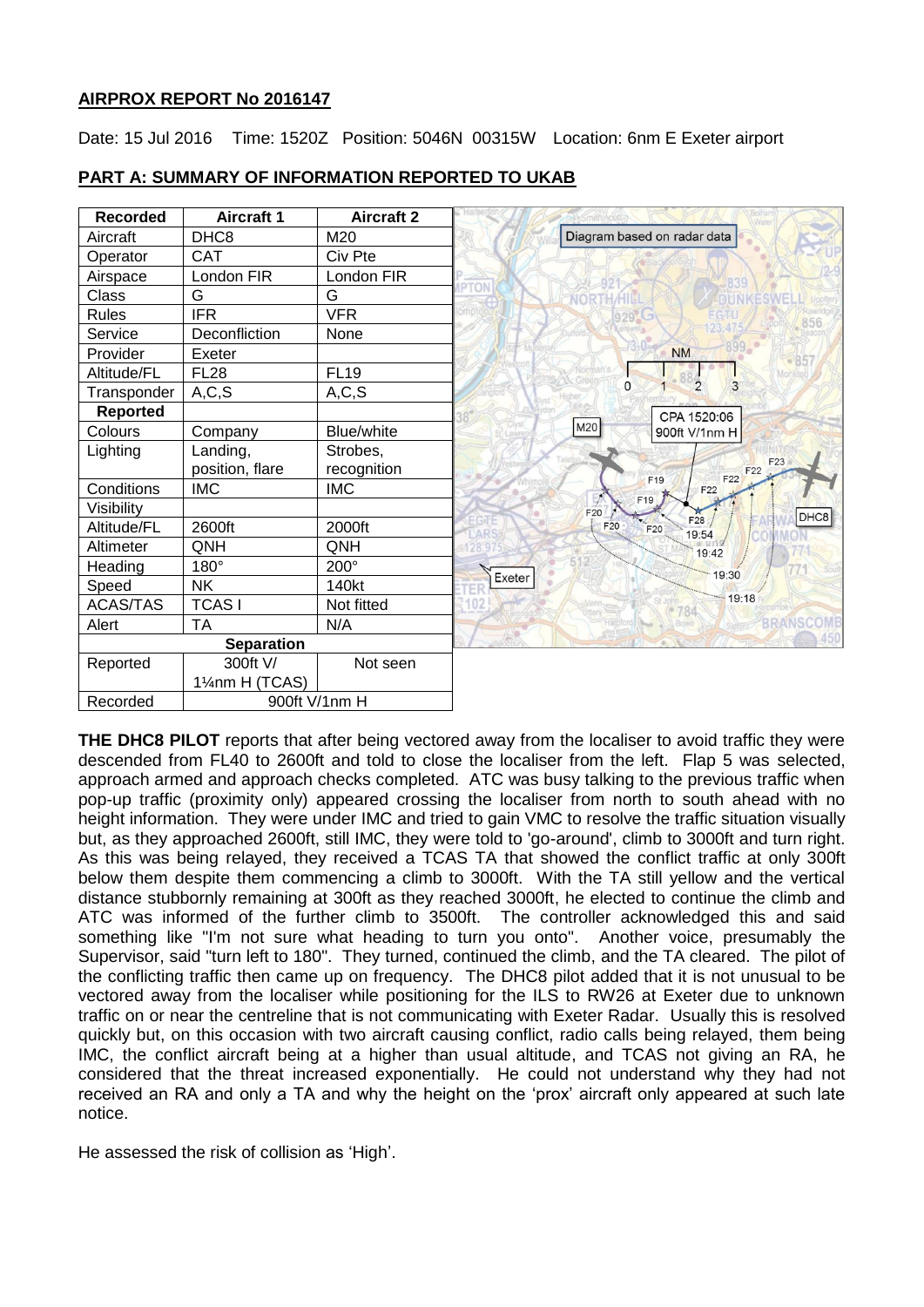**THE MOONEY M20 PILOT** reports that he was just airborne from Dunkeswell en route to the Channel Islands. He had made this trip many times and, whilst Dunkeswell could no longer activate his flight plan, in the past Exeter would activate it. Recently Exeter have asked him to contact London Information to activate his plan, which he did on this occasion. Unfortunately they were busy and it took longer than anticipated for him to speak to them. By that time he was at 2000ft, approaching the EX beacon. He turned away towards the east, initially making a 180° turn to fly west. By this time he was talking to Exeter Radar who told him to fly to a position north of the airport and then fly north to south in the climb to 6000ft. Subsequently, he now contacts Exeter Radar first once airborne and then changes to London Information to activate his flight plan.

**THE EXETER RADAR CONTROLLER** reports that he was on duty as an On the Job Training Instructor (OJTI) for a student controller providing the Exeter Radar service. The DHC8 pilot had been vectored onto the RW26 ILS at 11nm final. This followed a previous attempt at an ILS which was abandoned due to conflicting unknown traffic. As the DHC8 pilot established on the localiser, he was advised of further unknown traffic believed airborne from Dunkeswell heading south, together with a warning that the approach may have to be broken off again. The DHC8 pilot acknowledged this, implying he expected to be under the cloud soon and become visual. At the same time, the unknown aircraft changed from A7000 to A1177 squawk. He immediately telephoned London FIR and asked them to relay a request to the pilot to hold north of the RW26 centreline due to a DHC8 on the ILS and also to call Exeter Radar. A few seconds later this aircraft turned left to the east, on the centreline and towards the approaching DHC8 (3.5nm away). He immediately instructed the DHC8 pilot to go around and climb initially to 3000ft (subsequently the pilot reported climbing to 3500ft), passing further Traffic Information as he did so. The M20 pilot then called and was duly identified and requested to turn west and transit overhead the airfield north to south to avoid the ILS approach. In due course the DHC8 pilot advised that no TCAS RA had been received, but he would need to file a "Flap Overspeed report".

## **Factual Background**

The weather at Exeter was recorded as follows:

EGTE 151450Z 29009KT 250V330 9999 BKN027 20/14 Q1027=

#### **Analysis and Investigation**

#### **CAA ATSI**

ATSI had access to reports from the controller involved, the pilots of both the DHC8 and the M20, the area radar recording, the Exeter Radar R/T and the unit investigation report. The DHC8 was being provided with a service by a trainee Radar controller; however, it was the OJTI who assumed control prior to the Airprox. An interview was conducted with both controllers. Screenshots produced in the report are provided using the area radar recordings. Levels indicated are Flight Levels (FL). All times UTC.

The DHC8 pilot was on an IFR flight inbound to Exeter, receiving a Deconfliction Service from Exeter Radar. The M20 pilot was on a VFR flight, initially receiving a Basic Service from London Flight Information.

Between 1514:10 and 1516:20, the DHC8 pilot (who was inbound from the east), had already completed a 360° turn to the left to avoid, and subsequently position behind, an EC130 helicopter flying down the extended final approach for RW26 (Figure 1).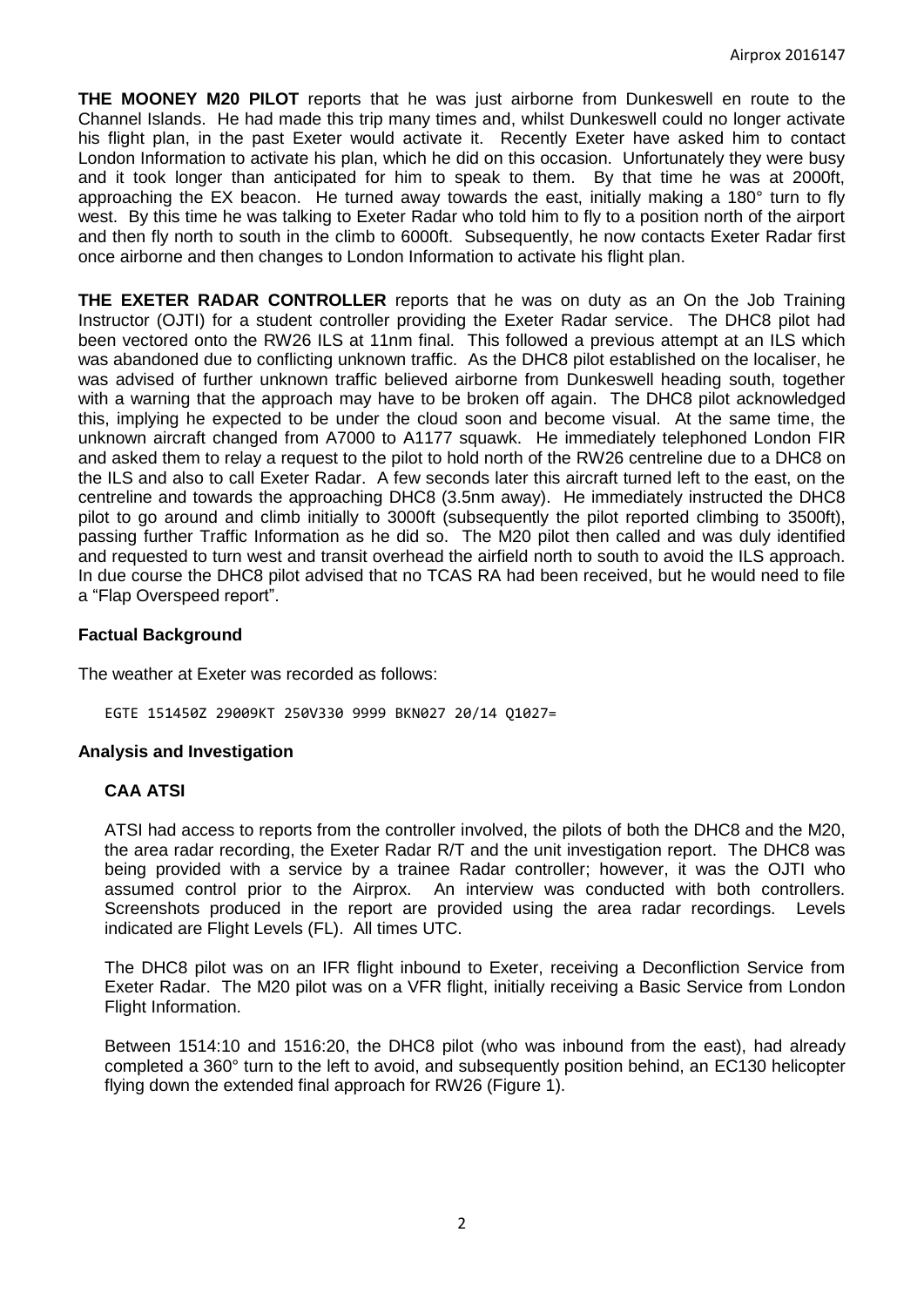

Figure 1 - Swanwick MRT – 1516:20 (DHC8 0421). Figure 2 - Swanwick MRT – 1516:40.

The M20 became visible on the area radar recording at 1516:40 having departed RW22 at Dunkeswell (EGTU) (Figure 2).

At 1518:05, the DHC8 pilot was given a left turn onto a radar heading of 290° to intercept the RW26 ILS localiser (Figure 3).



Figure 3 - Swanwick MRT – 1518:05. Figure 4 - Swanwick MRT – 1518:17 (M20 1177).

At 1518:11, the transponder code of the M20 was observed to change to 1177 (London Flight Information) and at 1518:17 the radar controller passed Traffic Information on the M20 to the DHC8 pilot stating *"additional traffic is just north of the EX (NDB) tracking southbound, so I may have to break you off again as well"* (Figure 4). The pilot of the DHC8 acknowledged this and at 1518:25 advised that they *"might try and get ourselves down beneath cloud, er, so we are visual".*

At 1518:30, the OJTI initiated a telephone call to London Flight Information which connected at 1518:50. The OJTI asked them if they had an aircraft climbing out of Dunkeswell, which was confirmed by the FISO, and they requested that the aircraft be asked to hold north of the (Runway) 26 final approach as it was just about to conflict with traffic on the ILS. The FISO said they would transfer the pilot across straight away but the Exeter OJTI repeated the request to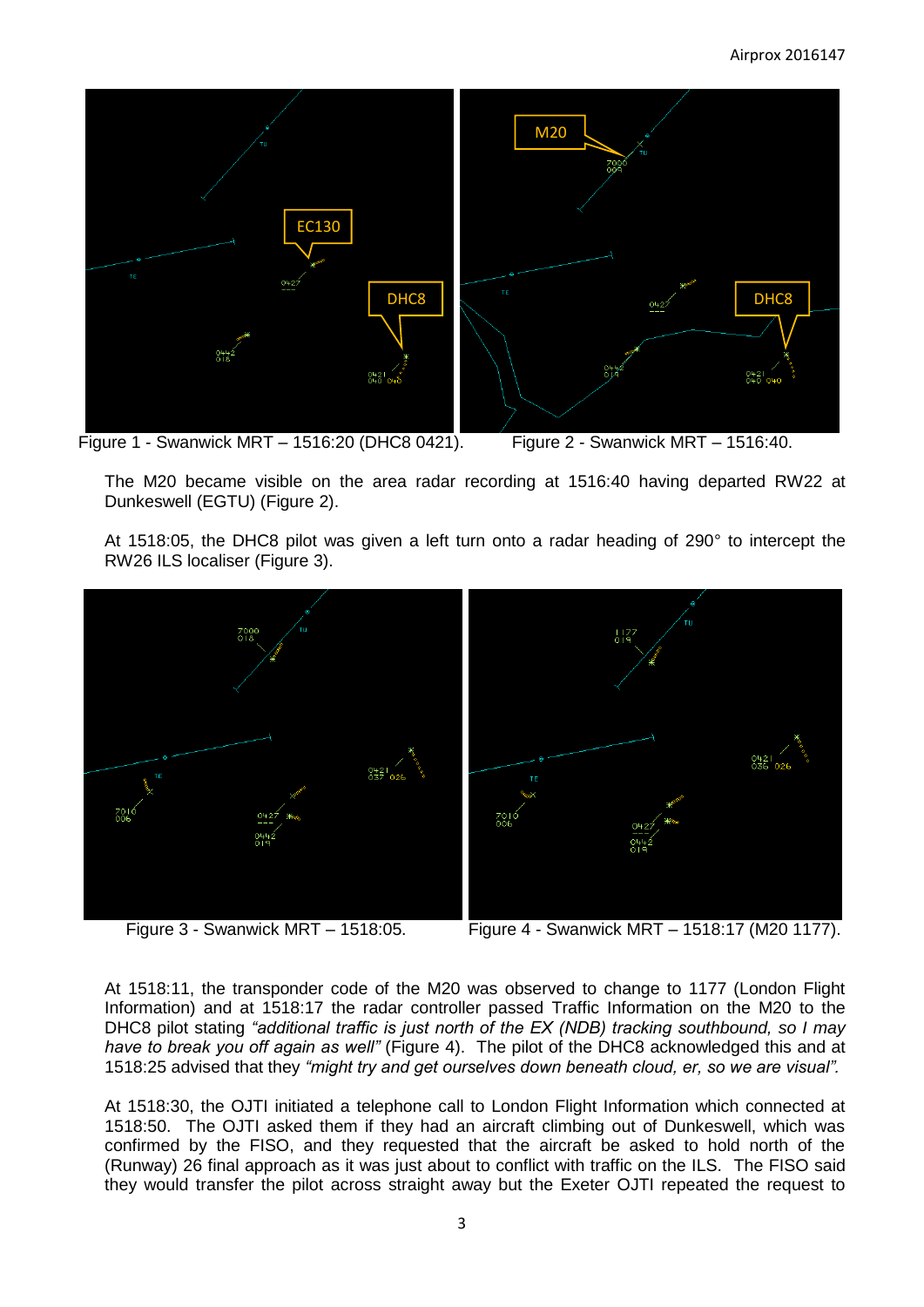have the pilot stay north of the centreline before transfer, to which the FISO agreed. The phone call ended at 1519:10.

At 1519:20, the controller passed further Traffic Information to the DHC8 pilot on the M20, advising that the M20 was "*crossing the EX indicating 2400ft, climbing"* which was acknowledged by the pilot of the DHC8 (Figure 5).



Figure 5 - Swanwick MRT – 1519:20. Figure 6 - Swanwick MRT – 1519:30.

1519:30, the OJTI took the frequency and asked the DHC8 pilot if he had acquired ground contact, but received no reply (Figure 6).

At 1519:38, the OJTI advised the DHC8 pilot that *"this thing's turning towards you now, er, goaround I say go-around, make a right turn heading er, 310 degrees, climb er to 3000ft"* (Figure 7).





The DHC8 pilot acknowledged the climb but asked the controller to repeat the heading, to which the controller, at 1519:45 (Figure 8), replied *"okay, he's er 12 O'Clock now range of 2 miles not talking to me, don't know what it is, indicates er 2400ft and er, I'm not sure which way to go now,*  (Figure 9) *er, probably left left if you can accept that now, on to 180 degrees"*. (Figure 10).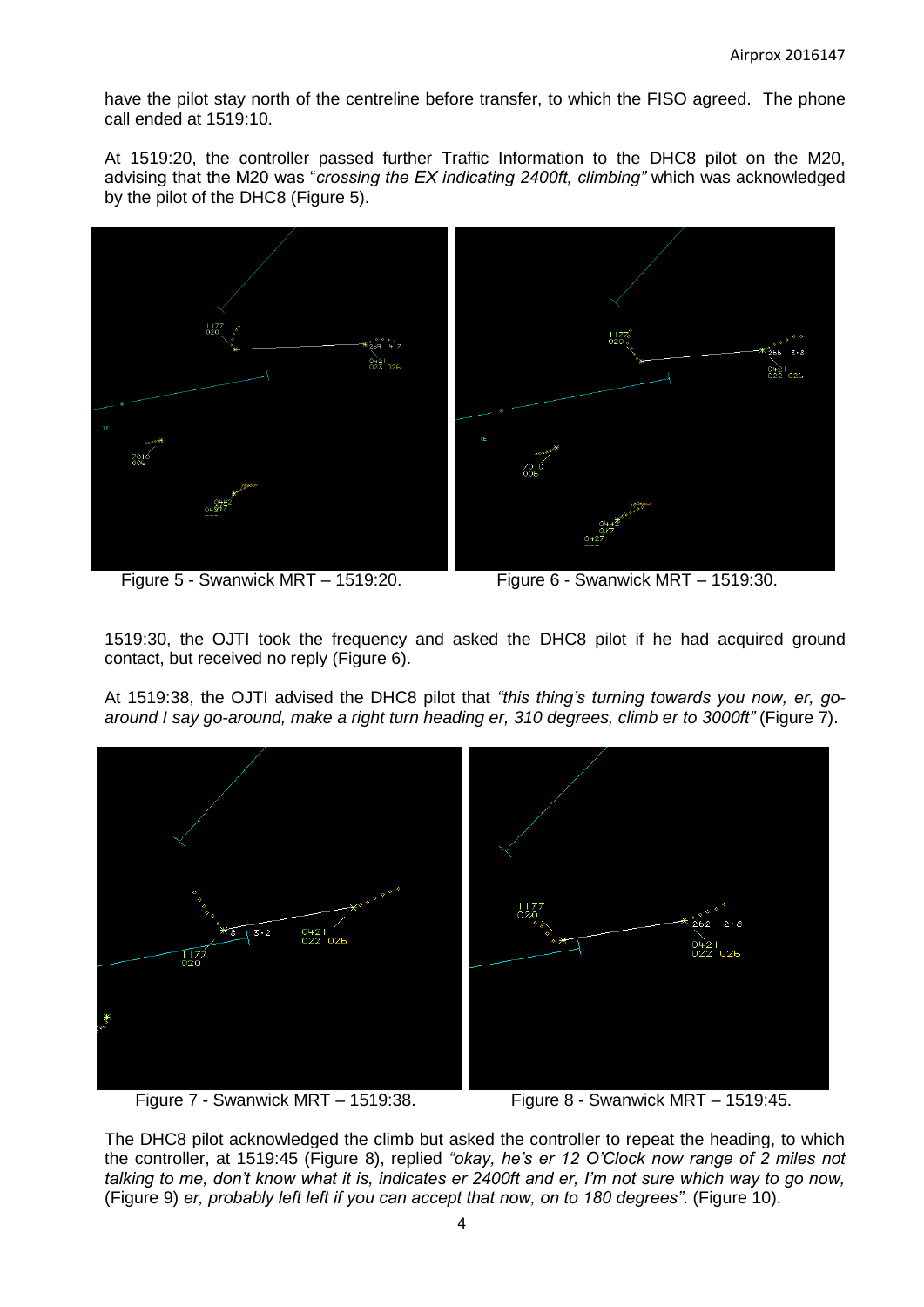

Figure 9 - Swanwick MRT – 1519:55. Figure 10 - Swanwick MRT – 1520:00.

The CPA took place at 1520:06 with a lateral distance of 1nm and vertical of 900ft (Figure 11). The pilot of the DHC8 then advised that they were climbing to 3500ft.



Figure 11 - Swanwick MRT – 1520:06.

The above scenario (without the Airprox), is what would be considered by Exeter controllers to be fairly common, with the requirement to take IFR aircraft away from the airfield and final approach (and issue turns of 360°), as a result of other unknown aircraft in the vicinity. On occasions, it is not unusual for such aircraft to make more than one approach before reaching a point from which a landing can be made.

The trainee Radar controller had over 100 hours experience, which was approximately midway through the standard unit training plan. The OJTI had many years of experience as both a controller and an OJTI at Exeter. However, the trainee had only a little experience of this type of scenario with the requirement for multiple heading changes for inbound IFR aircraft. The Traffic Information that the trainee passed, which was both timely and accurate, was unprompted by the OJTI. There had been a conversation between the trainee and the OJTI about the Dunkeswell departure, just before the trainee passed the first Traffic Information on it to the DHC8 pilot.

Traffic departing Dunkeswell are given some leeway by Exeter controllers, to allow time for the pilot to climb out on the Dunkeswell RW22 track to gain height, before turning away from the Exeter RW 26 final approach. ATSI were advised by Dunkeswell that a notice next to the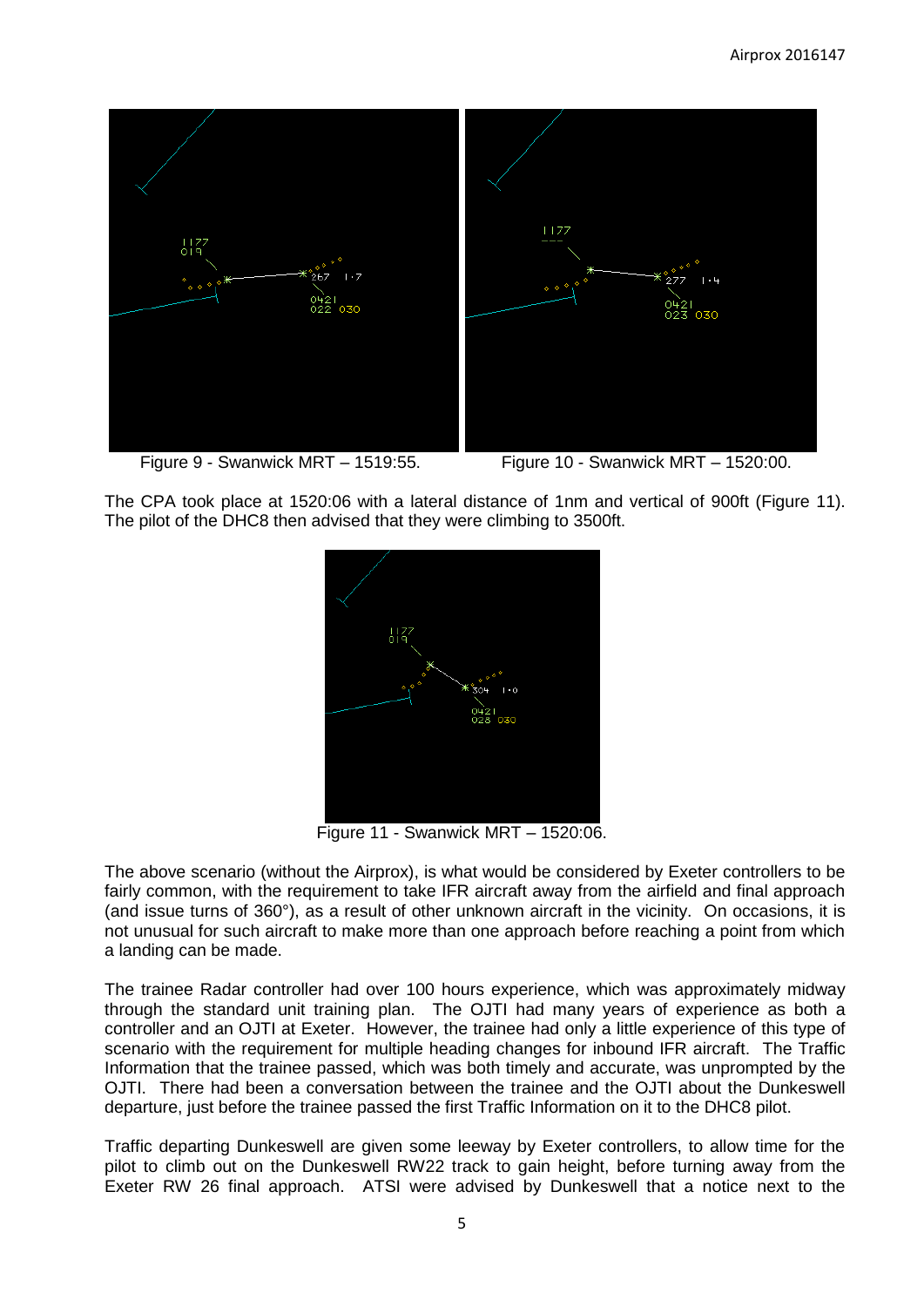booking-out log requests that pilots intending to route south from Dunkeswell call Exeter Radar before reaching the town of Honiton which is 4nm south-east of Dunkeswell, and approximately 2nm north of the RW26 final approach. On this occasion the pilot of the M20 elected instead to contact London Flight Information [Exeter had recently requested him to contact London Flight Information to activate his flight plan]. (Dunkeswell is an Air-Ground unit, and the pilots cannot be instructed to call any specific ATC unit when leaving the Dunkeswell frequency).

It was the OJTI's decision to contact London Flight Information in an attempt to have them keep the M20 away from final approach. The OJTI had hoped that the DHC8 pilot would get below cloud (as intimated by the pilot) and acquire visual contact with the M20, therefore maintaining their own separation and enabling them to continue on the final approach track to land at Exeter. Because the DHC8 pilot had not confirmed that they were visual with the ground when questioned by the OJTI, the OJTI took the decision to take further action at that time, rather than explain to or instruct the trainee to do so.

The OJTI instructed the pilot of the DHC8 to carry out a "go-around". At interview the OJTI admitted that this was the wrong phraseology and that it should have been an instruction on avoiding action. The advisory turn right onto a heading of 310° was based on the observed track of the M20 and the assumption that it would continue that track through the Exeter final approach. This was considered to be appropriate at the time. The climb instruction to 3000ft would have been insufficient to regain the vertical deconfliction minima of 3000ft, and in fact the DHC8 pilot made the decision, based on receiving a TCAS TA as well, to climb to 3500ft.

The report from the pilot of the M20 reported that they turned east as they approached the EX (NDB), with the ultimate intention of continuing that turn to track west. They stated that they contacted London Flight Information in order to activate their flight plan as they recently been advised that Exeter would not do so. It was not until the DHC8 pilot had been instructed to commence a go-around and turn that it became apparent that in fact the M20 pilot was turning away from the final approach.

Because the DHC8 pilot had missed the heading given and asked the controller to repeat it, the controller was given an opportunity to change the heading to a left turn onto 180°, which again was appropriate under the circumstances, although an opportunity to insert the avoiding action phraseology was again missed.

Neither pilot reported visually acquiring the other aircraft.

It was noted that the DHC8 pilot did not appear to take the controller's subsequent advisory heading of 180°.

The Manual of Air Traffic Services, CAP493 states:

"*In Class G airspace, separation between aircraft is ultimately the responsibility of the pilot; however, in providing a Deconfliction Service or a Procedural Service, controllers will provide information and advice aimed at achieving a defined deconfliction minima." 1*

The deconfliction minima against unco-ordinated traffic are:

*'5nm laterally (subject to surveillance capability and regulatory approval); or 3,000ft vertically and, unless the SSR code indicates that the Mode C data has been verified, the surveillance returns, however presented, should not merge.'' 2*

The deconfliction minima had been allowed to become eroded whilst apparently both DHC8 pilot and controller attempted to enable the pilot to gain a visual acquisition of the M20.

 $\overline{\phantom{a}}$ 

<sup>&</sup>lt;sup>1</sup> Section 1: Chapter 3: Separation Standards

<sup>2</sup> CAP774 UK Flight Information Services, Chapter 4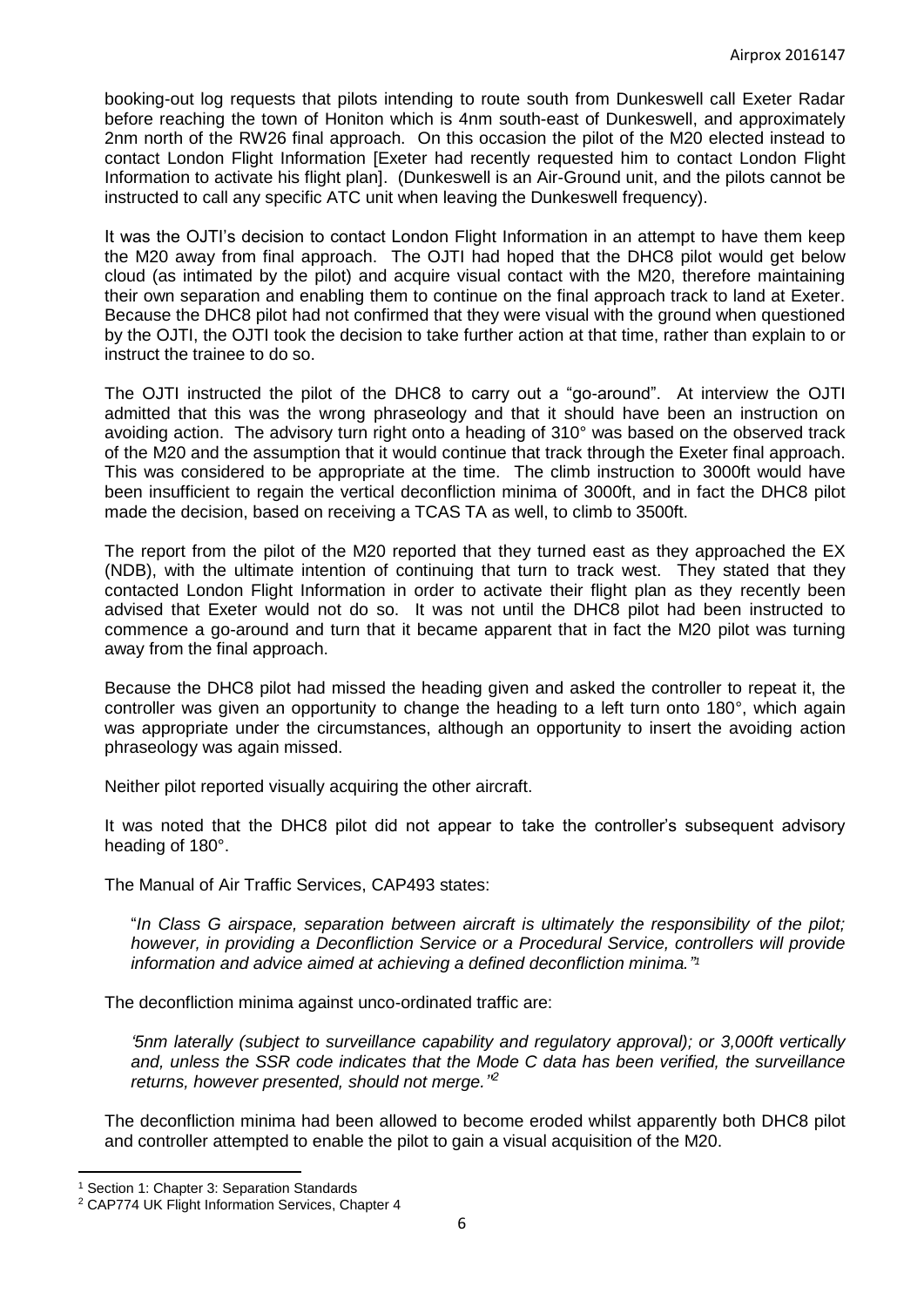The appropriate phraseology was not used by the OJTI in giving the DHC8 pilot advice on avoiding the M20, although the climb instruction and ultimately the M20 pilot's turn away from final approach ensured that separation did not erode further.

An entry in the AIP for Exeter under Warnings states: *'Aircraft in the Dunkeswell ATZ may operate less than 5nm north of the Final Approach Track to Runway 26. Deconfliction minima against this uncoordinated traffic cannot be guaranteed.'' 3*

## **UKAB Secretariat**

The DHC8 and M20 pilots shared an equal responsibility for collision avoidance and not to operate in such proximity to other aircraft as to create a collision hazard<sup>4</sup>. If the incident geometry is considered as head-on or nearly so then both pilots were required to turn to the right<sup>5</sup>.

CAP 493<sup>6</sup> states:

*'Controllers should note that simple transfers of communication form part of the London FISOs' standard operating procedures. However, FISOs are not permitted to issue any control instructions to aircraft. Controllers must not request FISOs to relay any instructions, other than*  for the aircraft to transfer directly to their control frequency so that the controller can resolve *the situation.'*

The M20 pilot did not contact Exeter until just after the CPA.

## **Summary**

An Airprox was reported when a DHC8 and an M20 flew into proximity at 1520 on Friday 15<sup>th</sup> July 2016. The DHC8 pilot was operating under IFR in IMC, in receipt of a Deconfliction Service from Exeter. The M20 pilot was operating under VFR in VMC and was in the process of changing frequency from London Flight Information to Exeter. Neither pilot saw the other aircraft. The minimum separation was recorded as 900ft vertically and 1nm horizontally.

## **PART B: SUMMARY OF THE BOARD'S DISCUSSIONS**

Information available included reports from both pilots, the controller concerned, area radar and RTF recordings and reports from the appropriate ATC and operating authorities.

Looking first at the actions of the DHC8 pilot, the Board noted that he was inbound to Exeter, which is situated outside CAS, on an IFR flight in receipt of a Deconfliction Service. The pilot had been given heading instructions to avoid an unknown aircraft (later determined to be an EC130) and, when clear of the traffic, had then been vectored towards the ILS RW26. The Board were informed that such delays were common-place during approaches to Exeter and that, on having been warned that he might have to break off his approach again, the pilot had commented that he might get below cloud to be able to continue visually. However, before he could do so, the DHC8 pilot had been instructed to go around and had become concerned about the presence of the M20 on his TCAS display with little height difference as he climbed. Understandably apprehensive, the DHC8 pilot had continued his climb above the ATC-cleared level, and informed ATC that he had done so.

For his part, the M20 pilot reported that Exeter had recently stated that they would no longer activate his Flight Plan and that this was why he had contacted London Information immediately after take-off. A Civil ATC member commented that he could understand why Exeter might have changed their

 $\overline{\phantom{a}}$ 

<sup>&</sup>lt;sup>3</sup> AIP AD 2.20 AD 2.EGTE-11 Para 4 (e)

<sup>4</sup> SERA.3205 Proximity.

<sup>5</sup> SERA.3210 Right-of-way (c) (1) Approaching head-on.

<sup>6</sup> Sedtion 1, Chapter 6, Page 18, Paragraph 15A.3.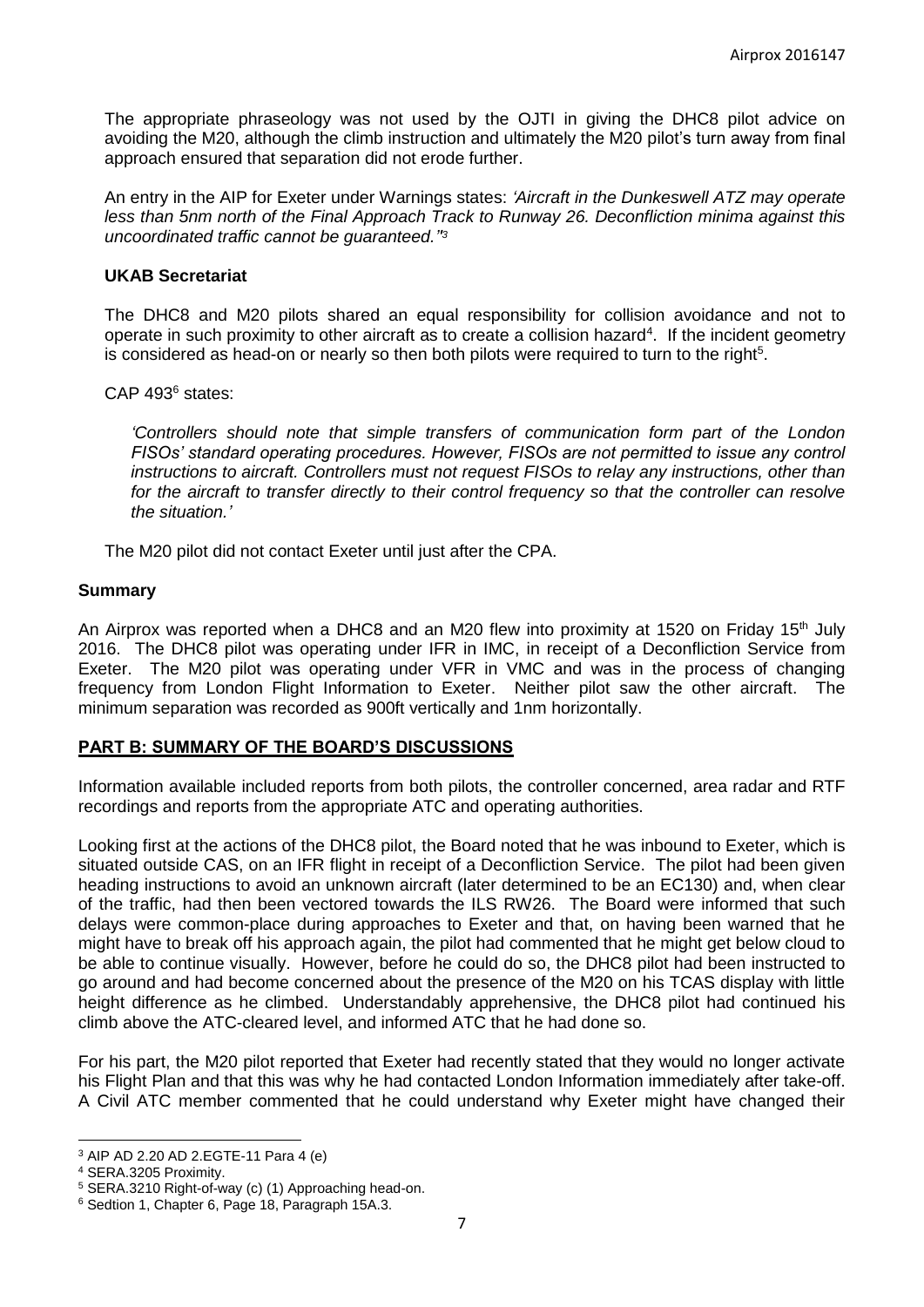policy on activating flight plans because it was a time consuming operation and his unit had similarly stopped doing so for aircraft not getting airborne from their airfield. The Board noted that, as a result, the M20 pilot had departed from Dunkeswell routeing via the EX NDB (which involved crossing Exeter's RW26 instrument approach path), in contact with the Flight Information Service. Although the Board could understand how this had come to pass, members thought it demonstrated less than ideal airmanship for him to plan to route through the approach path without first contacting Exeter to ascertain whether there was any conflicting traffic in the vicinity, and especially given that there was a notice next to the booking-out log requesting that pilots intending to route south contact Exeter before reaching Honiton. This was even more relevant because of the weather conditions at the time; the DHC8 was on the approach in cloud, resulting in see and avoid being ineffective and this was his only way of being aware of other traffic because the M20 was not equipped with any form of TAS. As a result, the Board considered that the M20 pilot not being in communication with Exeter ATC was a contributory factor to the Airprox. That being said, the Board was heartened to see his remarks that he had learnt from this incident and now contacts Exeter on getting airborne before the Flight Information Service.

The Board turned its attention to the ATC aspects of the Airprox. It was noted that there was an instructor and a student in place on the Approach Radar position, that initially the student was vectoring the DHC8 towards the ILS, and when the instructor noticed the squawk of the M20 change he telephoned the Flight Information Service to request that the FISO ask the M20 pilot to hold north of the RW26 final approach. Although seemingly a minor point (but see later), controller members noted that this call to the Flight Information Service was contrary to the instructions stated in CAP 493 that controllers must not request FISOs to relay any instructions (the FISO initially said he would transfer the pilot straight away but again the instructor asked him to request the pilot to hold before transfer and this time the FISO agreed). When this telephone call ended the student passed further Traffic Information to the DHC8 pilot about the M20 crossing the EX NDB (5nm east of the airport) at 2400ft climbing. The Board noted that the radar recording showed that the two aircraft were now 4.7nm apart and several Board members commented that when providing a Deconfliction Service a controller should aim to achieve the deconfliction minima, in this case 5nm laterally or 3000ft vertically. They wondered why the controller had not passed instructions to the DHC8 pilot at this point to try and achieve this minima, especially as it had already reduced below 5nm. The general opinion was that the controller, taking notice of the DHC8 pilot's hope to get below cloud, had unsatisfactorily let the situation continue without this hope being achieved. In fact, controller members noted that he did not take any action until the two aircraft were 3.2nm apart, when the M20 was observed turning towards the DHC8. The Instructor, who had now taken over the RT, instructed the DHC8 pilot at this point to go-around to make a right turn heading 310° and climb to 3000ft. The pilot queried the heading, which was then changed to left 180° (hesitantly) because the M20 pilot had continued his left turn to the north of the approach path (which was probably as a result of the FISO requesting the M20 pilot to remain north of the approach path). The radar recordings show that if instead the M20 pilot had continued on a southerly heading, he would have crossed through the approach path sufficiently ahead of the DHC8 to prevent the possibility of a collision. It was apparent to the Board that the controller was keen not to have to break-off the DHC8 pilot's approach again; however, unless the pilot had become visual, the only way of not having to take action was if the pilot had been happy to change from a Deconfliction to a Traffic Service. An Airline Pilot member stated that he was aware that the Ops Manual of the DHC8's company prevented a pilot from agreeing to this change; he would only be able to operate outside CAS in receipt of a Deconfliction Service.

In looking at the barriers that were relevant to this incident, the Board agreed that the following were contributory factors:

- **Airspace design and Procedures** were considered to have been only **partially effective** because members felt that the procedure for pilots departing Dunkeswell to call Exeter before passing Honiton was not sufficiently robust.
- **ATS Operational Threat Awareness and Management** was also considered to have been only **partially effective** because Exeter ATC had not effectively controlled the DHC8 to ensure that 5nm/3000ft had been achieved as required under a Deconfliction Service.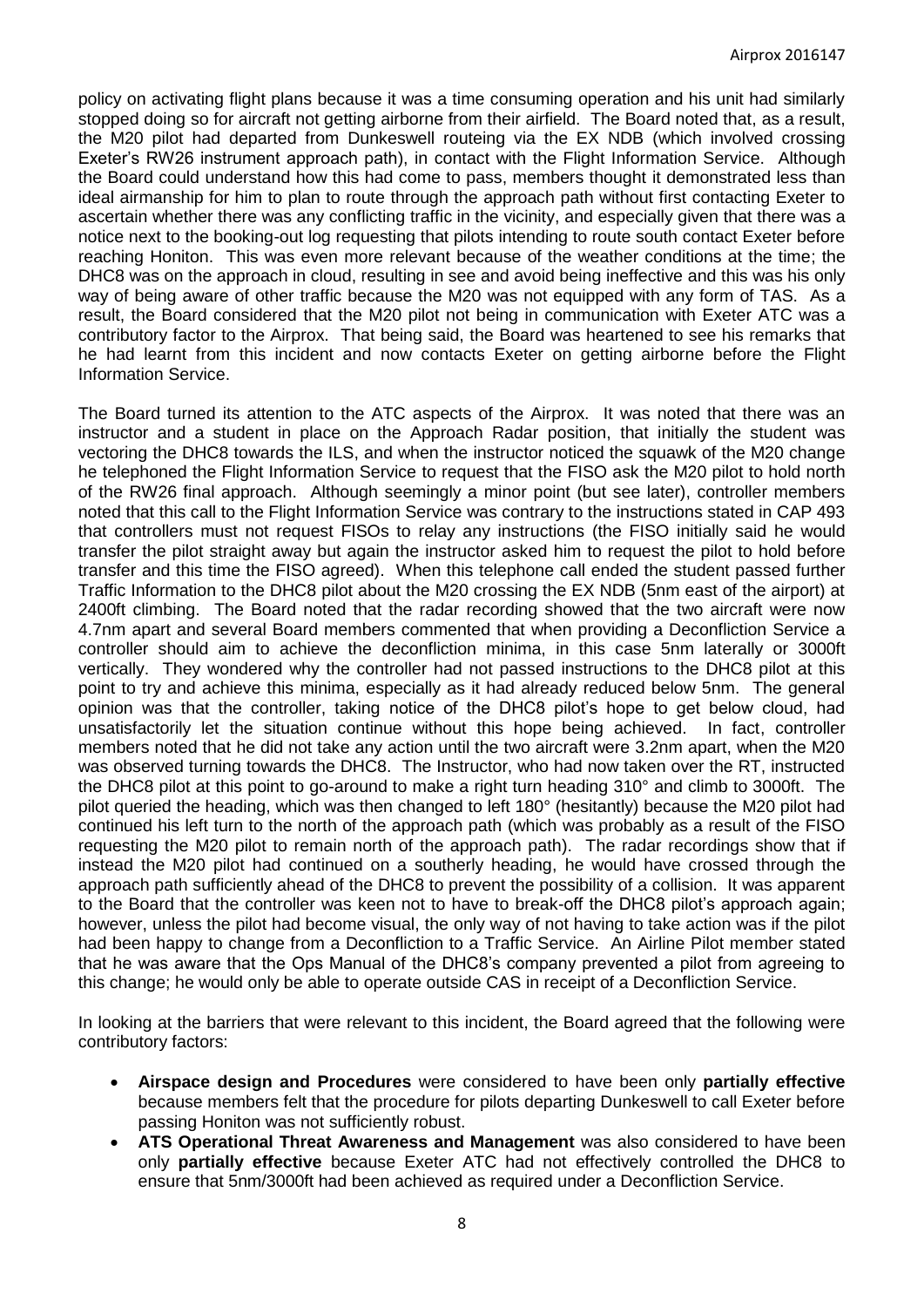- **Flight Crew Pre-flight Management and Planning** was determined to have been only partially effective because the M20 pilot had not properly considered the implications of his routing through the Exeter approach path without talking to Exeter Radar versus activating his flight plan with London Flight Information Service.
- **Flight Crew Operational Threat Awareness and Management** was also considered to have been only **partially effective** because the M20 pilot continued to route across the Exeter approach path without talking to Exeter Radar.
- **Electronic Warning System and Resolution Action** was judged to have been **partially effective** because the M20 did not have an ACAS/TAS fitted and therefore had no associated warnings of the DHC8.
- **Flight Crew See & Avoid** was not available because the DHC8 was IMC and therefore the M20 pilot could not see it, and neither could the DHC8 see the M20.

The Board then turned its attention to the cause and risk of the Airprox. It was quickly agreed that the Airprox occurred because the Exeter controller, who was providing a Deconfliction Service and could see the M20 on his radar display, had nonetheless continued to vector the DHC8 into conflict with it. They then discussed the risk. Although avoiding action had been delayed, members acknowledged that the controller did break off the DHC8's approach and had instructed the pilot to climb to 3000ft; the pilot subsequently continued his climb to 3500ft. The Board noted that, at CPA the two aircraft were well separated, 900ft vertically and 1nm horizontally, and by this time they were also on diverging tracks. Accordingly, it was judged that although safety had been degraded, the action taken had removed the possibility of a collision and so the Airprox was assessed as risk Category C.

Since the Board meeting, the Exeter Air Traffic Services Manager has commented about the activation of Flight Plans for pilots departing from Dunkeswell. He confirmed that Exeter has never activated Flight Plans for aircraft departing an airfield other than Exeter and this has never really been an issue because Dunkeswell had Assisted Flight Planning Exchange (AFPEx) and they used to file the airborne times. NATS had started to charge for AFPEx earlier this year, so Dunkeswell decided that they would not use it anymore; however, they had not advised Exeter of this. He agreed that the Airprox had highlighted the shortcomings of Dunkeswell's lack of access to AFPEx on the internet, and was pleased to advise that they were just completing a procedure whereby, during their published opening hours, Dunkeswell have agreed to telephone the AFPEx Helpdesk to pass aircraft airborne times to activate Flight Plans. Outside of Dunkeswell's published opening hours, Exeter will telephone the AFPEx Helpdesk to activate the plan *on request* from the pilot. According to the UKAIP<sup>7</sup> telephoning the AFPEx Helpdesk is preferable to an aircraft calling London Flight Information.

# **PART C: ASSESSMENT OF CAUSE AND RISK**

Cause: Exeter ATC vectored the DHC8 into conflict with the M20. Contributory Factor: The M20 pilot was not in communication with Exeter ATC.

Degree of Risk: C.

## Barrier Assessment:

Modern safety management processes employ the concept of safety barriers that prevent contributory factors or human errors from developing into accidents. Based on work by EASA, CAA, MAA and UKAB, the following table depicts the barriers associated with preventing mid-air-collisions. The length of each bar represents the barrier's weighting or importance (out of a total of 100%) for the type of airspace in which the Airprox occurred (i.e. Controlled Airspace or Uncontrolled Airspace).<sup>8\*</sup> The colour of each bar represents the Board's assessment of the effectiveness of the associated barrier in this incident (either Fully Effective, Partially Effective, Ineffective, Not Available, or Not

 $\overline{a}$ 

<sup>7</sup> ENR 1.10-3, Paragraph 1.8.3.

<sup>&</sup>lt;sup>8</sup> Barrier weighting is subjective and is based on the judgement of a subject matter expert panel of aviators and air traffic controllers who conducted a workshop for the UKAB and CAA on barrier weighting in each designation of airspace.